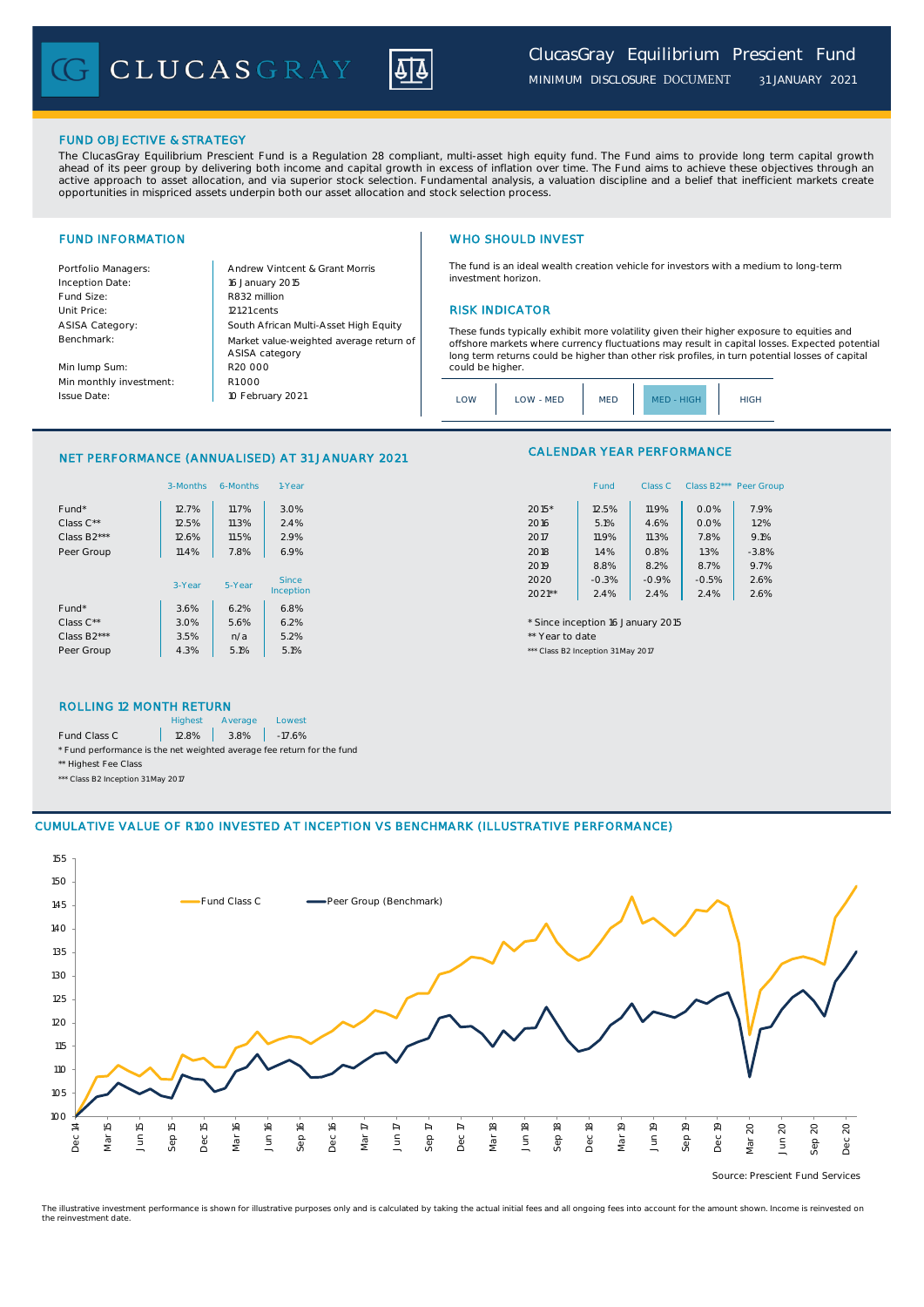CLUCASGRAY

| Naspers                  | 4.2% |
|--------------------------|------|
| ABSA                     | 3.0% |
| Standard Bank            | 2.8% |
| Anglo American           | 2.5% |
| Brit AM Tobacco          | 2.3% |
| Long4Life                | 2.2% |
| <b>MTN</b>               | 2.0% |
| African Rainbow Minerals | 2.0% |
| <b>Exxaro Resources</b>  | 1.9% |
| Adcock Ingram            | 1.8% |





### DISTRIBUTIONS FEE STRUCTURE

| <b>Distribution Frequency</b> | Annually            | TER                                 | Class C | Class B <sub>2</sub> |
|-------------------------------|---------------------|-------------------------------------|---------|----------------------|
| <b>Distribution Date</b>      | 01 April            | Annual Management Fee (excl. VAT)   | 1.20%   | 0.75%                |
| Last Distribution             | 4.18 cents per unit | Other Cost                          | 0.10%   | 0.10%                |
|                               |                     | VAT                                 | 0.20%   | 0.13%                |
|                               |                     | Total Expense Ratio (incl. VAT)     | 1.50%   | 0.98%                |
|                               |                     | Transaction Costs (incl. VAT)       | 0.18%   | 0.18%                |
|                               |                     | Total Investment Charge (incl. VAT) | .68%    | 1.16%                |

## MONTHLY COMMENTARY

2021 appears to have started in much the same vein as 2020 ended, with South African equity markets rising strongly in the month. The ClucasGray Equilibrium Prescient Fund gained nearly 2.5% in January, in line with peers. Over the last quarter, the Fund has now gained 12.7%.

During January, numerous key holdings saw their share prices rise appreciably. Long4Life was the stand out performer, gained 28% in the month. As is often the case, the catalyst for this re-rating is not clear, except that the share price in 2020 bore no resemblance to the value we estimated to be embedded in the group structure. Other<br>notable performers in the month included Naspers and range of differentiated holdings across the market cap spectrum, and were our investment thesis to play out, we would expect good returns from these holdings.

With the rally in global markets over the last quarter, we believe prospective returns from current levels could be muted. As a consequence we reduced global equity<br>weightings. South African equity and fixed income markets